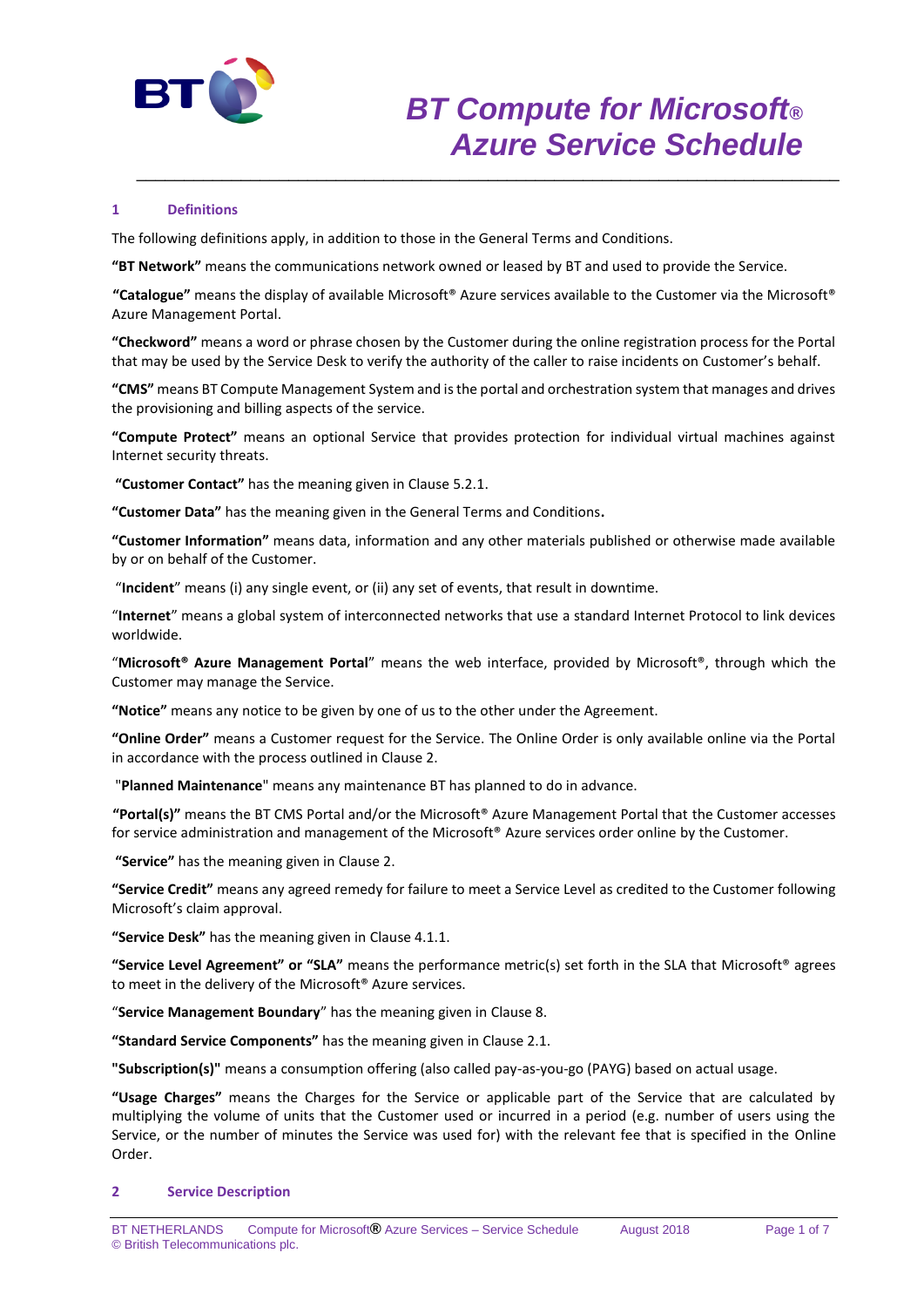

- 2.1 BT will provide the Customer with the Standard Service Components, as set out below:
	- 2.1.1 Subscription set-up to provide the Customer with access to the Microsoft<sup>®</sup> Azure Management Portal via the BT CMS Portal. The Microsoft® Azure Management Portal will give the Customer access to a catalogue of available Microsoft® Azure services; and

\_\_\_\_\_\_\_\_\_\_\_\_\_\_\_\_\_\_\_\_\_\_\_\_\_\_\_\_\_\_\_\_\_\_\_\_\_\_\_\_\_\_\_\_\_\_\_\_\_\_\_\_\_\_\_\_\_\_\_\_\_\_\_\_\_\_\_\_\_\_\_\_\_\_

- 2.1.2 A single invoice for the Service; and
- 2.1.3 Service Desk support that will provide first line support to the Customer and is available 24x7x365 for fault reporting and enquiries including first line support on the Microsoft® Azure services;

(the **"Service"**).

- 2.2 The Customer may subsequently add to and/or remove any available Microsoft<sup>®</sup> Azure services it has ordered via the Portal, using the Online Order.
- 2.3 The Portal will show the up-to-date list of available Microsoft® Azure services and the prevailing Charges for these Microsoft® Azure services.
- 2.4 If BT provides the Customer with any other services, this Schedule will not apply to those services and those services will be governed by their separate terms and conditions.
- 2.5 Compute Protect. As protection for individual virtual machines against Internet security threats the Customer may order Compute Protect as optional Service. Compute Protect is subject to separate terms to be accepted on the Portal when ordering this Service.

## **3 Access to Internet**

- 3.1 The Customer acknowledges and agrees that where the Service provides access to the Internet, the use of the Internet is at the Customer's own risk.
- 3.2 The Customer acknowledges that:
	- (a) The Internet is independent of the Service and BT has no responsibility for provision of the Internet; and
	- (b) use of the Internet is solely at the Customer's risk and subject to all applicable laws. BT has no responsibility for any information, software, services or other materials obtained, downloaded, shared or transmitted by the Customer using the Internet.

### **4 BT's Obligations**

#### Service Delivery

- 4.1 Before the Operational Service Date and, where applicable, throughout the provision of the Service, BT will:
	- 4.1.1 provide the Customer with contact details of the helpdesk to submit service requests, report Incidents and ask questions about the Service ("**Service Desk**");
	- 4.1.2 provide the Customer with Microsoft® Azure subscription(s) which the Customer can use to selfserve Microsoft<sup>®</sup> Azure services using the Microsoft<sup>®</sup> Azure Management Portal;

#### Service Operation

- 4.2 On and from the Operational Service Date, BT:
	- 4.2.1 will respond and use reasonable endeavours to remedy an Incident without undue delay and in accordance with Clauses 5.8 – 5.11 of this Schedule;
	- 4.2.2 BT may have to carry out routine or emergency maintenance, updates and other procedures for reasons of health, safety, security or otherwise to protect the Service, and which may cause a disruption to the Service, ("Planned Maintenance"). BT will provide the Customer with as much prior notice as practicable with respect to Planned Maintenance; and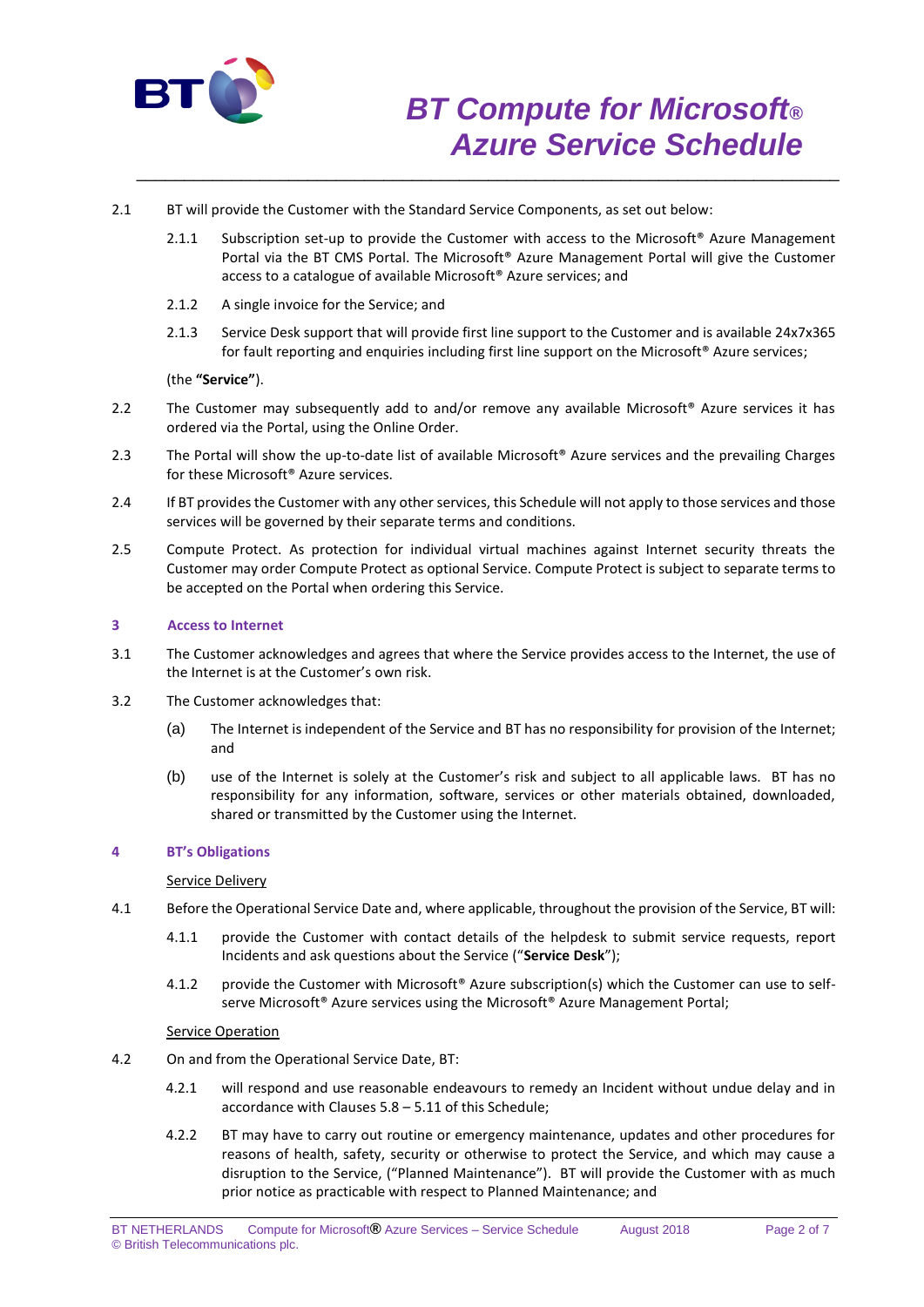

4.2.3 may require the Customer to change any or all passwords in accordance with Clause 6 of this Schedule.

\_\_\_\_\_\_\_\_\_\_\_\_\_\_\_\_\_\_\_\_\_\_\_\_\_\_\_\_\_\_\_\_\_\_\_\_\_\_\_\_\_\_\_\_\_\_\_\_\_\_\_\_\_\_\_\_\_\_\_\_\_\_\_\_\_\_\_\_\_\_\_\_\_\_

## **5 Customer Obligations**

#### Service Delivery

- 5.1 Before the Operational Service Date and, where applicable, throughout the provision of the Service by BT, the Customer will:
	- 5.1.1 provide BT with the names and contact details of any individuals authorised to act on the Customer's behalf for Service management matters ("**Customer Contact**"). BT may also accept instructions from a person who BT reasonably believe is acting with the Customer's authority;
	- 5.1.2 provide BT with any information reasonably required without undue delay;
	- 5.1.3 provide software, and telecommunications equipment and services, necessary to access and use the Portals and Microsoft® Azure services;
	- 5.1.4 ensure having a technical compatible browser to access, view or use the Portals;
	- 5.1.5 not permit or make any attempt to disassemble, deconstruct, break down, hack or otherwise interfere with the Portals or any part of the Portals;
	- 5.1.6 provide the Service Desk with at least 30 days' notice should the Customer wish to terminate the Service as set out in Clause 11.3 and transfer the Customer's subscription to an alternative Microsoft® partner.

## Customer's use of Microsoft® Azure services

- 5.2 The Customer's use of the Microsoft® Azure Management Portal and the provisioning of any of the Microsoft® Azure services will be subject to the Customer's acceptance of the Microsoft® terms of use and the terms of use for each service presented to the Customer when the Customer accesses the Microsoft® Azure Management Portal. The Customer acknowledges Microsoft's conditions and agrees to observe and comply with them for any and all use of the Microsoft® Azure services.
- 5.3 While BT will be responsible as first line helpdesk and managing any Service Credits for the Microsoft® Azure services; any licenses, warranties and indemnities provided by BT in the General Terms and Conditions do not apply to the Customer's use of the Microsoft® Azure Management Portal or any of the Microsoft<sup>®</sup> Azure services., but will be governed by the applicable Microsoft<sup>®</sup> conditions as accepted by the Customer on the Portal. As result – except claims for Service Credits - any disputes related to the Microsoft® Azure services ordered via this Service should be addressed directly to Microsoft® in accordance with the applicable Microsoft® conditions as accepted by the Customer via the Portal.
- 5.4 The Customer is solely responsible for any obligation or liability arising out of transactions of any kind entered into between the Customer and any third party accessing or relying on the Service, the Customer's information, or third party information. BT will not be a party to any transaction between the Customer and any third party.

#### Service Operation

- 5.5 On and from the Operational Service Date, the Customer will:
	- 5.5.1 pass Incident reports to the Service Desk using the reporting procedures agreed between the Parties;
	- 5.5.2 ensure that any Customer Equipment that is connected to the Service or that the Customer use, directly or indirectly, in relation to the Service is:
		- (a) adequately protected against viruses and other breaches of security;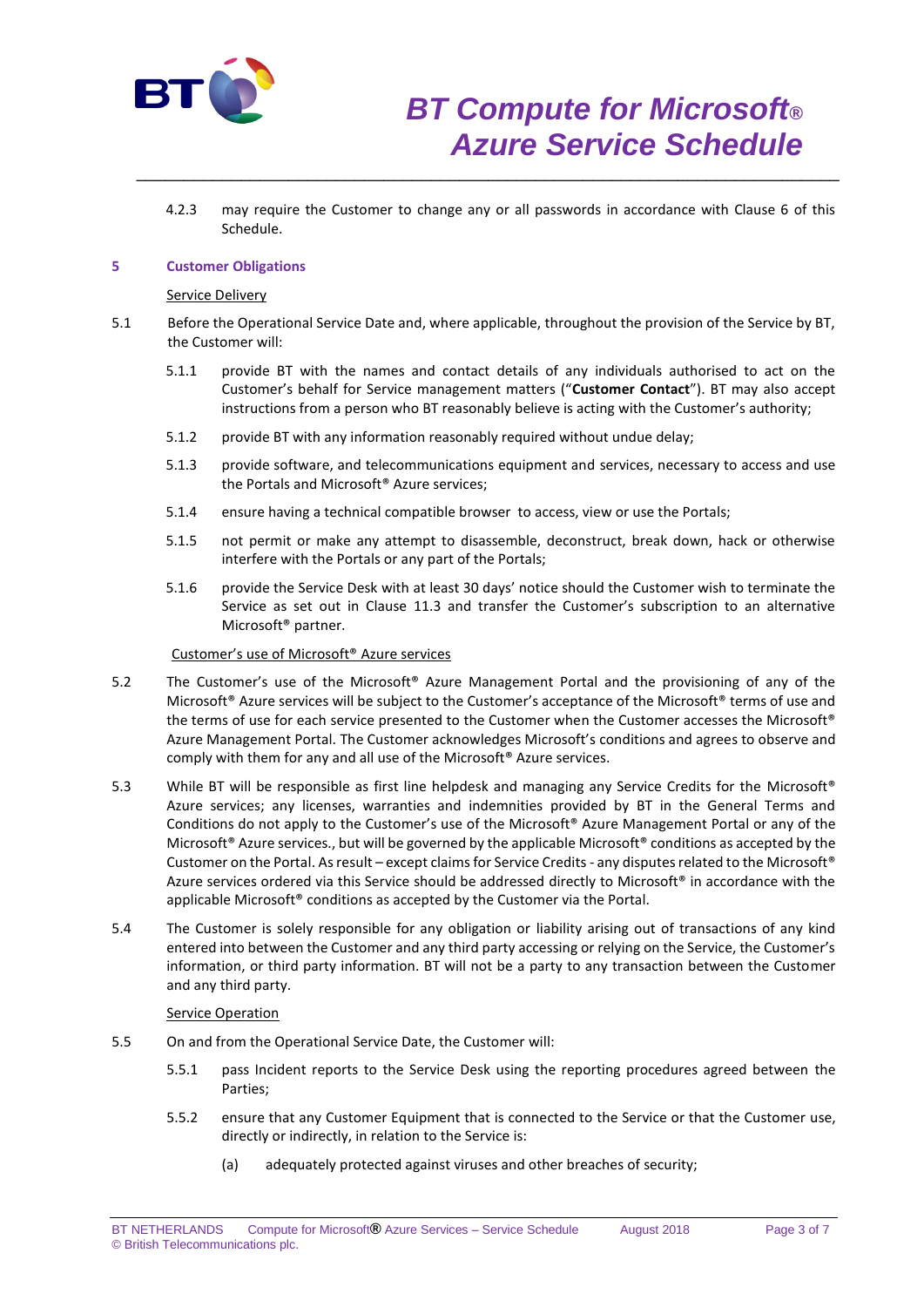

- (b) technically compatible with the Service and will not harm or damage BT Equipment, the BT Network, or any of BTs' supplier's or subcontractor's network or equipment; and
- (c) approved and used in accordance with relevant instructions and applicable law;

\_\_\_\_\_\_\_\_\_\_\_\_\_\_\_\_\_\_\_\_\_\_\_\_\_\_\_\_\_\_\_\_\_\_\_\_\_\_\_\_\_\_\_\_\_\_\_\_\_\_\_\_\_\_\_\_\_\_\_\_\_\_\_\_\_\_\_\_\_\_\_\_\_\_

- 5.5.3 distribute, manage and maintain access profiles, passwords and other systems administration information relating to the control of Users' access to the Service;
- 5.5.4 ensure the secure and proper use of all valid User access profiles, passwords and other systems administration information used in connection with the Service and:
	- (a) inform BT immediately if a user ID or password has, or is likely to, become known to an unauthorised person, or is being or may be used in an unauthorised way;
	- (b) take all reasonable steps to prevent unauthorised access to the Service; and
	- (c) satisfy BT security checks if a password is lost or forgotten.
- 5.6 If BT requests the Customer to do so in order to ensure the security or integrity of the Service, change any or all passwords and/or other systems administration information used in connection with the Service.

## Notification of Incidents

- 5.7 Where the Customer become aware of an Incident, the Customer will report it to BT Service Desk:
- 5.8 BT will provide the Customer a unique reference number for the Incident ("**Ticket**");
- 5.9 BT will close the Ticket when:
	- 5.9.1 The Customer confirm that the Incident is cleared; or
	- 5.9.2 BT has attempted unsuccessfully to contact the Customer, in the way agreed between the Parties, in relation to the Incident and the Customer has not responded within 2 hours of BT's attempt to contact the Customer.
- 5.10 If the Customer states that the Incident is not cleared, the Ticket will remain open, and BT will continue to work to resolve the Incident.

## **6 Security**

- 6.1 The Customer is responsible for the security and proper use of all User IDs, Checkwords and passwords. BT reserves the right to suspend access to the Service at any time if BT has reason to believe that there is, or is likely to be, a breach of security or misuse of the Service. BT will notify the Customer as soon as possible after it has done so.
- 6.2 The Customer will immediately inform BT if there is any reason to believe that a User ID, password, or Checkword allocated by BT has, or is likely to, become known to someone not authorised to use it or is being, or is likely to be, used in an unauthorised way.
- 6.3 BT reserves the right to require the Customer to change any or all of the Checkwords or passwords associated with the Service and used by the Customer in connection with the Service.
- 6.4 The Service is delivered within a secure BT data centre with a security policy for the protection of Site, infrastructure and network. Although BT will use reasonable care and skill in carrying out its obligations under this Agreement in accordance with BT's security policy, it is not possible to guarantee that all instances of fraud, misuse, unwanted or unauthorised activity or access to the Customer's Information will be prevented or detected. Whenever BT becomes aware that security has been compromised, BT will take actions in order to limit any further occurrences of fraud, misuse, unwanted or unauthorised activity or access to the Customer's Information. Nevertheless, BT accepts no liability for any such incidents, or for any loss or damage suffered by the Customer. The Customer shall therefore take responsibility for the security of the Customer Information, Content and application of security policies designed to prevent unwanted or unauthorised activity or access to the Customer's Information.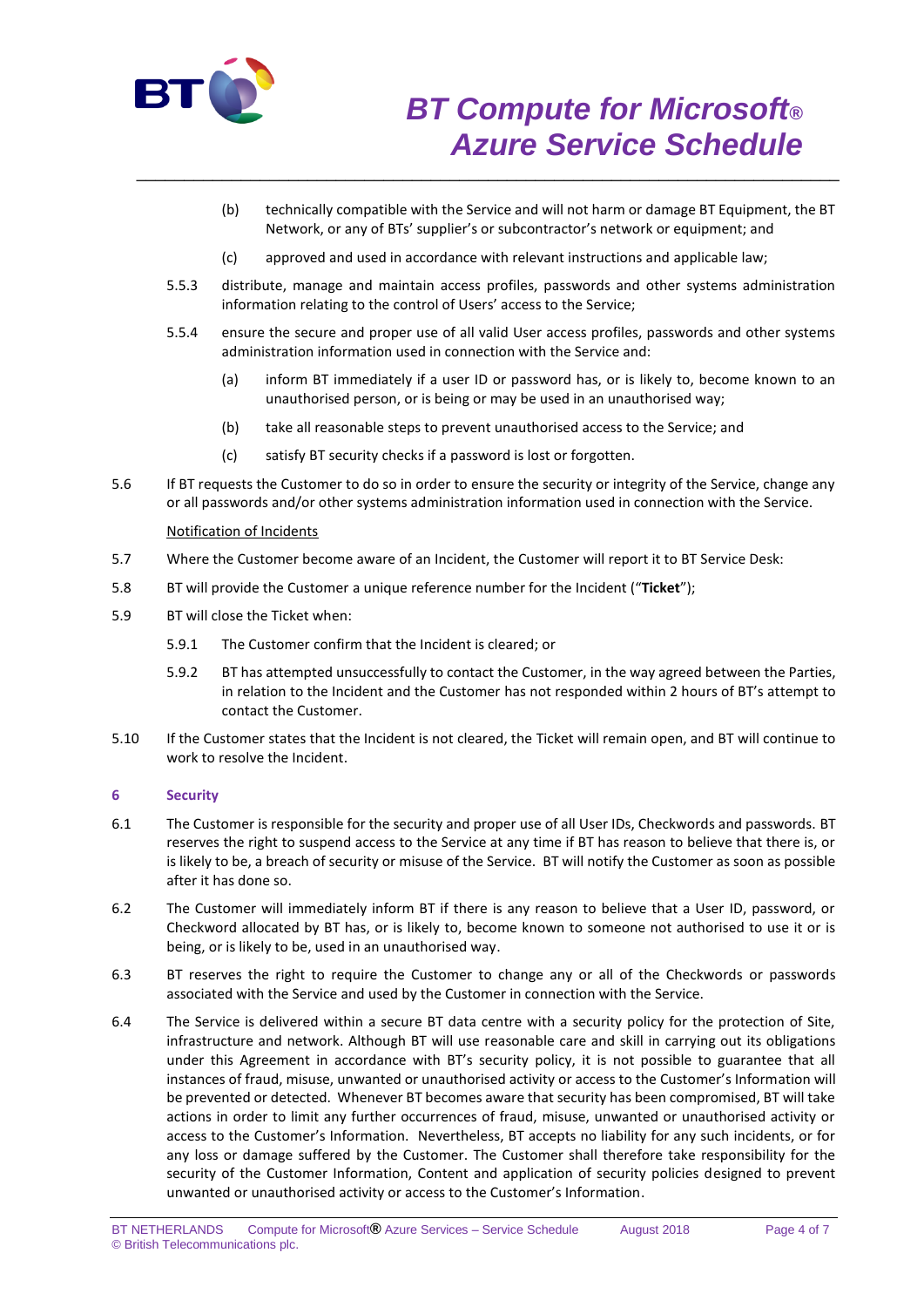

# *BT Compute for Microsoft® Azure Service Schedule*

# **7 Processing of Personal Data**

7.1 BT or its sub-processor will Process the Customer Personal Data for the Portal aspects of the BT Compute for Microsoft Azure Service as set out in this Schedule for as long as BT provides the BT Compute for Microsoft Azure Service and for as long as BT may be required to Process the Customer Personal Data in accordance with applicable law. Any personal Data that may be collected and processed by BT is subject to the data protection provisions as set out in the General Terms and Conditions.

\_\_\_\_\_\_\_\_\_\_\_\_\_\_\_\_\_\_\_\_\_\_\_\_\_\_\_\_\_\_\_\_\_\_\_\_\_\_\_\_\_\_\_\_\_\_\_\_\_\_\_\_\_\_\_\_\_\_\_\_\_\_\_\_\_\_\_\_\_\_\_\_\_\_

- 7.2 Once registered, the Customer have a direct relationship with Microsoft for CRM activities and the Customer will need to configure its own settings and preferences. From this point, BT Processes no Customer Personal Data in respect of the BT Compute for Microsoft Azure Service. Microsoft Processes (hosts) any information that is generated by the Customer's use (or Customer's employees', agents' or subcontractors' use) of the BT Compute for Microsoft Azure Service.
- 7.3 The types of Customer Personal Data Processed by BT or its sub-processors or the Customer via the Portal may be:
	- website or IP address;
	- name;
	- address;
	- telephone number;
	- email address;
	- job title;
	- company name; and
	- contact records.

This list is not exhaustive as you will specify what Customer Personal Data is Processed.

- 7.4. The Customer Personal Data may concern the following categories of Data Subjects:
	- Customer employees;
	- Customer's customers or third parties; and
	- any Data Subject (as controlled by the Customer).

This list is not exhaustive as the Customer will specify what Customer Personal Data is Processed.

7.5 For the avoidance of doubt, BT will process Personal Data only to the extent required for providing the Standard Service Components set out in clause 2.1 and BT will not have access to Personal Data and/or other confidential information that may be shared between the Customer and Microsoft® regarding the use of the Microsoft® Azure Management Portal and the provisioning of any of the Microsoft® Azure services. Any handling activities for the Microsoft® Azure Management Portal and Microsoft® Azure services will be governed by the agreements between the Customer and Microsoft® and therefore BT will not be responsible and liable for the security and the processing of any Personal Data in connection with Customer' use of the Microsoft Azure Management Portal. Any claims and/or complaints in relation to the security and the processing of any such Personal Data may only be made by the Customer against Microsoft® under the Microsoft® terms of use for Microsoft® Azure services (Microsoft® Cloud Agreement).

## **8 Service Management Boundary**

- 8.1 BT will provide and manage the Service set out in this Schedule and as set out in the Online Order ("**Service Management Boundary**").
- 8.2 BT will have no responsibility for the Service outside the Service Management Boundary. For the avoidance of doubt, the Service Management Boundary does not include the Microsoft® Azure Management Portal and any Microsoft® Azure services accessed via the Microsoft® Azure Management Portal.
- 8.3 BT does not make any representations, whether express or implied, that the Service will operate in combination with any Customer Equipment or other equipment and software.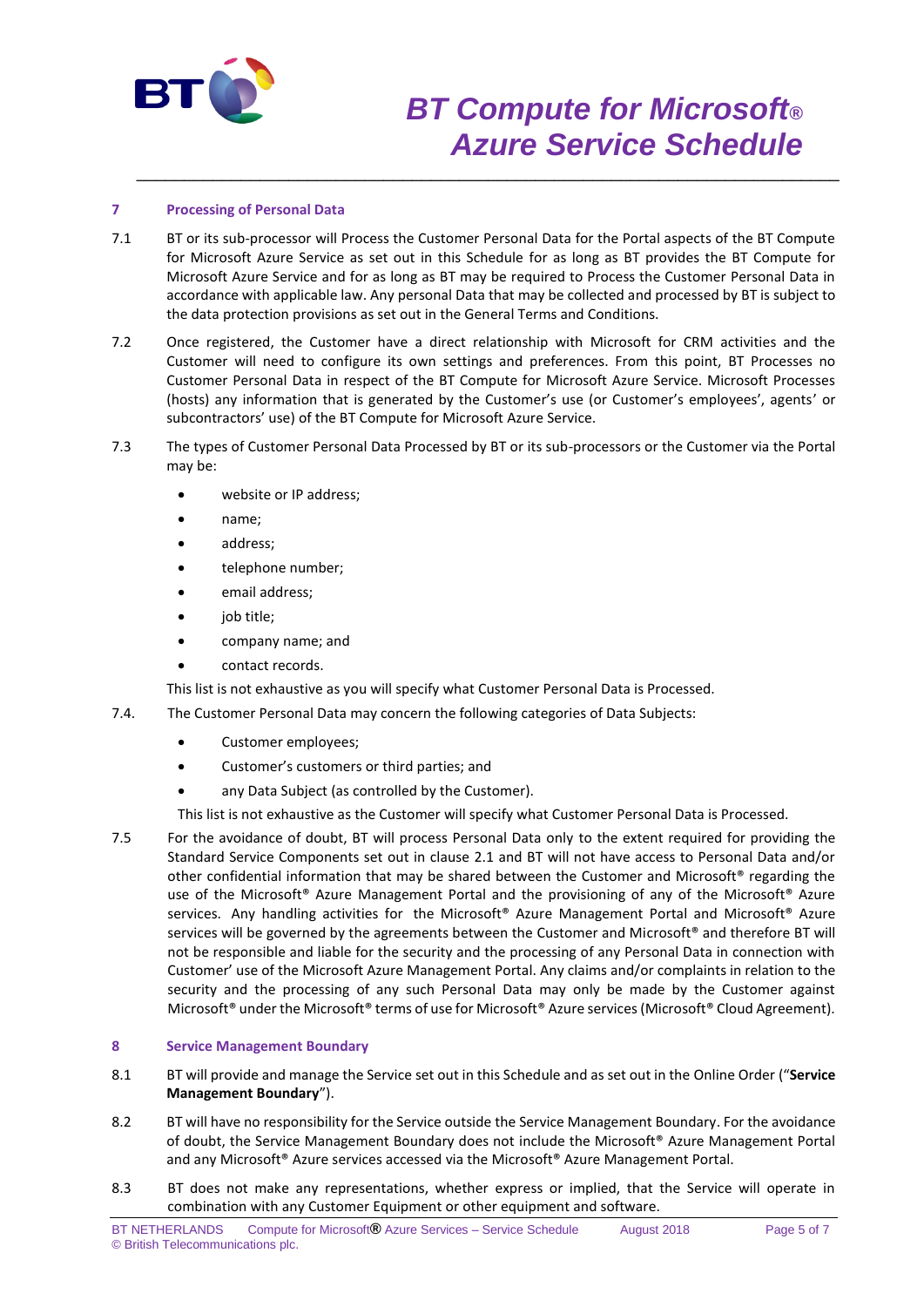

# *BT Compute for Microsoft® Azure Service Schedule*

## **9 Charges**

9.1 The Charges for the Service will be set out on the Online Order and will be invoiced and paid in accordance with the applicable provisions as agreed in the General Terms and Conditions.

\_\_\_\_\_\_\_\_\_\_\_\_\_\_\_\_\_\_\_\_\_\_\_\_\_\_\_\_\_\_\_\_\_\_\_\_\_\_\_\_\_\_\_\_\_\_\_\_\_\_\_\_\_\_\_\_\_\_\_\_\_\_\_\_\_\_\_\_\_\_\_\_\_\_

- 9.2 Unless stated otherwise in an applicable Online Order, BT will invoice the Customer for:
	- 9.2.1 Usage Charges will be monthly in arrears on the first day of the relevant month calculated at the then current rates for each Microsoft® Azure service consumed within the Customer's subscription.
	- 9.2.2 BT may invoice the Customer for any of the following Charges in addition to those set out in the Online Order.
		- (a) Charges for investigating Incidents that the Customer reports to BT where BT finds no Incident or that the Incident is caused by something for which BT are not responsible under the Contract;
		- (b) Charges for restoring Service if the Service has been suspended;
		- (c) any other Charges set out in any applicable Online Order or as otherwise agreed between the Parties.

### **10 Service Levels**

- 10.1 Any Service Levels are subject to the Terms of Use between Microsoft® and the Customer. They are subject to changes, additions or discontinuation as directed by Microsoft® from time to time.
- 10.2 When managing the Service Credits, BT takes into account the currently valid terms between Microsoft® and the Customer.
- 10.3 The Customer must submit any claims for Service Credits payable under the Azure Service Levels within 45 days of the Incident occurring by providing details of the reason for the claim and any other information that BT requests.
- 10.4 Any failure by the Customer to submit a request for Service Credits in accordance with Paragraph 10.3 will constitute a waiver of any claim for Service Credits.
- 10.5 BT will submit the Customer's request for Service Credits to Microsoft for approval and once Microsoft has approved the Customer's request for Service Credits, BT will issue the Customer with the applicable Service Credits by deducting those Service Credits from the Customer's invoice within two billing cycles of the request being received.
- 10.6 Azure Service Levels and Service Credits will be calculated in accordance with information recorded by, or on behalf of, BT.
- 10.7 BT accepts no liability for Microsoft's non-approval of a claim.

#### **11 Commencement, Minimum Period of Service and Termination for convenience**

- 11.1 Commencement. The Service shall commence on the Operational Service Date and unless one of us gives Notice to the other of an intention to terminate the Service in accordance with the Agreement, BT will continue to provide the Service and both of us will continue to perform each of our obligations.
- 11.2 Minimum Period of Service. There is no Minimum Period of Service; hence BT will continue to provide the Service and each Party will continue to perform its obligations under the Agreement unless either Party gives Notice to the other of an intention to terminate the Service in accordance with the Agreement.
- 11.3 Termination for Convenience. The following conditions will replace and supersede any termination for convenience conditions as set out in the General Terms and Conditions.

Either Party may, at any time after the Operational Service Date and without cause, terminate the Service